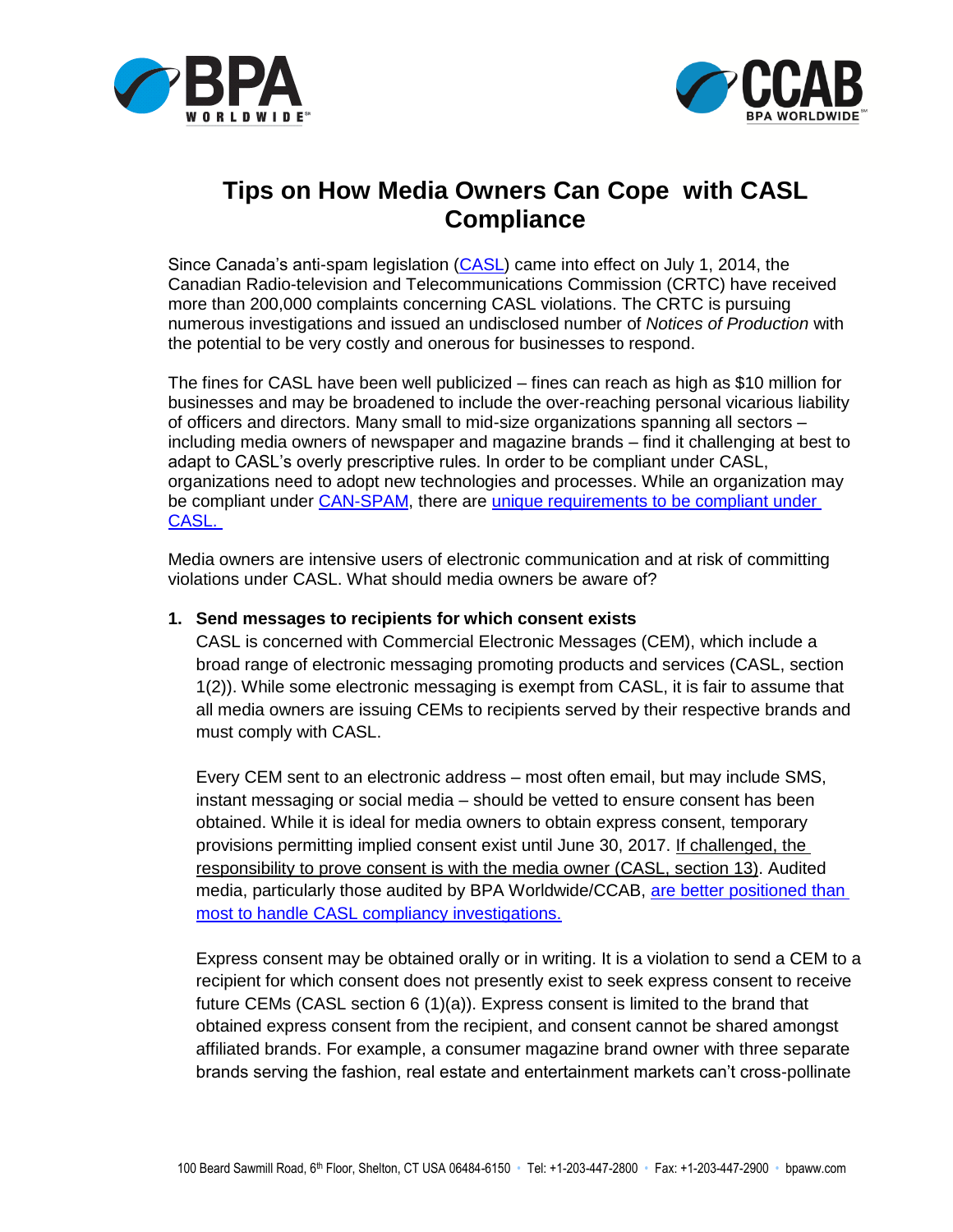



email marketing lists for all three brands if express consent solely exists to receive selected CEMs about the fashion brand.

While express consent is indefinite until a subscriber opts-out, implied consent exists for a limited amount of time. Implied consent exists under the following circumstances: there is an existing business relationship; the recipient has conspicuously published her email address without a statement of opting out of receiving unsolicited CEMs; and the message is relevant to the person's business, and where the recipient has disclosed her electronic address without indicating a preference not to receive unsolicited CEMs. For a publisher of paid subscriptions, an existing business relationship with a recipient comes from the result of serving the subscription term within the two-year period immediately before the day on which the message was sent. (CASL section  $6(14)(e)$ ). One advantage of paid media brands is that the two-year period tied to subscription sales would begin as the subscription term expires. If a media owner has an existing business relationship with a recipient and the business is sold, the acquirer is considered to have, in respect of that business, an existing business relationship with that recipient (CASL section 6 (12)). An existing business relationship also includes an inquiry within the six-month period immediately before the day on which the message was sent. It is obviously quite onerous for media owners to determine if a business relationship exists for each recipient and when this relationship started and ended, as well as determining if a CEM is relevant to the recipient's business.

#### **The exceptions**

There are limited exemptions under CASL and [Industry Canada \(IC\)](http://fightspam.gc.ca/eic/site/030.nsf/eng/00273.html) that permit organizations to send CEMs to recipients for which consent doesn't exist. Some notable exemptions for media owners include: Responding to an inquiry (CASL section 6(5)(b)); Responding to a request, inquiry or complaint that (IC Regulations section 3(b)); Confirming a subscription sale with the purchaser (CASL section 6(6)(b)); Notifying of factual information about the ongoing subscription purchased (CASL section 6(d)(i)); and Sending a message that is reasonably believed to be accessed in a [listed foreign](http://fightspam.gc.ca/eic/site/030.nsf/eng/00273.html)  [state](http://fightspam.gc.ca/eic/site/030.nsf/eng/00273.html) and the message conforms to the law of the foreign state that addresses conduct that is substantially similar to conduct prohibited under section 6 of CASL (IC Regulations section 3(f)).

#### **2. Clearly identify yourself and your organization**

CASL requires every CEM contain the name of the media organization, as well as its brand(s), name of the person sending the message, organization's mailing address and telephone number and email address to reach the sender or web address of where contact information can be obtained (Electronic Commerce Protection Regulations [\(CRTC\), SOR/2012-36,](http://fightspam.gc.ca/eic/site/030.nsf/eng/00273.html) section 2 (1)). Simply including the media owner's name and email link in a CEM is not sufficient under CASL rules.